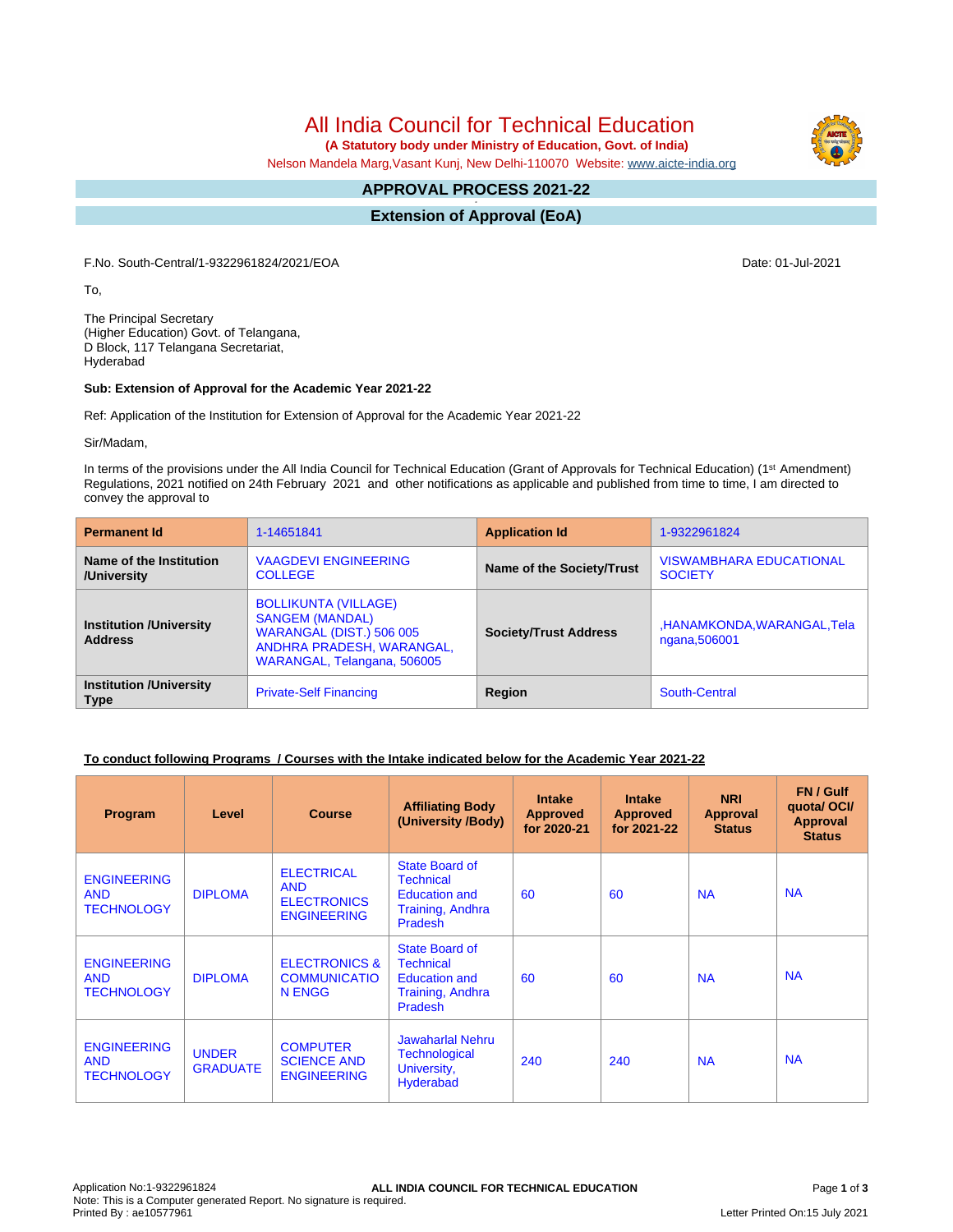| <b>ENGINEERING</b><br><b>AND</b><br><b>TECHNOLOGY</b> | <b>UNDER</b><br><b>GRADUATE</b> | <b>ELECTRONICS &amp;</b><br><b>COMMUNICATIO</b><br><b>N ENGG</b>                                                                                   | <b>Jawaharlal Nehru</b><br><b>Technological</b><br>University,<br>Hyderabad | 120 | 120 | <b>NA</b> | <b>NA</b> |
|-------------------------------------------------------|---------------------------------|----------------------------------------------------------------------------------------------------------------------------------------------------|-----------------------------------------------------------------------------|-----|-----|-----------|-----------|
| <b>ENGINEERING</b><br><b>AND</b><br><b>TECHNOLOGY</b> | <b>POST</b><br><b>GRADUATE</b>  | <b>COMPUTER</b><br><b>SCIENCE AND</b><br><b>ENGINEERING</b>                                                                                        | <b>Jawaharlal Nehru</b><br><b>Technological</b><br>University,<br>Hyderabad | 30  | 30  | <b>NA</b> | <b>NA</b> |
| <b>MANAGEMENT</b>                                     | <b>POST</b><br><b>GRADUATE</b>  | <b>MBA</b>                                                                                                                                         | <b>Jawaharlal Nehru</b><br><b>Technological</b><br>University,<br>Hyderabad | 180 | 180 | <b>NA</b> | <b>NA</b> |
| <b>ENGINEERING</b><br><b>AND</b><br><b>TECHNOLOGY</b> | <b>POST</b><br><b>GRADUATE</b>  | <b>VLSI SYSTEM</b><br><b>DESIGN</b>                                                                                                                | Jawaharlal Nehru<br><b>Technological</b><br>University,<br>Hyderabad        | 30  | 30  | <b>NA</b> | <b>NA</b> |
| <b>ENGINEERING</b><br><b>AND</b><br><b>TECHNOLOGY</b> | <b>UNDER</b><br><b>GRADUATE</b> | <b>COMPUTER</b><br><b>SCIENCE AND</b><br><b>ENGINEERING(A</b><br><b>RTIFICIAL</b><br><b>INTELLIGENCE</b><br><b>AND MACHINE</b><br><b>LEARNING)</b> | <b>Jawaharlal Nehru</b><br><b>Technological</b><br>University,<br>Hyderabad | 120 | 120 | <b>NA</b> | <b>NA</b> |
| <b>ENGINEERING</b><br><b>AND</b><br><b>TECHNOLOGY</b> | <b>UNDER</b><br><b>GRADUATE</b> | <b>COMPUTER</b><br><b>SCIENCE AND</b><br><b>ENGINEERING</b><br>(DATA SCIENCE)                                                                      | <b>Jawaharlal Nehru</b><br><b>Technological</b><br>University,<br>Hyderabad | 120 | 120 | <b>NA</b> | <b>NA</b> |
| <b>ENGINEERING</b><br><b>AND</b><br><b>TECHNOLOGY</b> | <b>POST</b><br><b>GRADUATE</b>  | <b>ARTIFICIAL</b><br><b>INTELLIGENCE</b>                                                                                                           | <b>Jawaharlal Nehru</b><br><b>Technological</b><br>University,<br>Hyderabad | 30  | 30  | <b>NA</b> | <b>NA</b> |

# **It is mandatory to comply with all the essential requirements as given in APH 2021-22 (Appendix 6)**